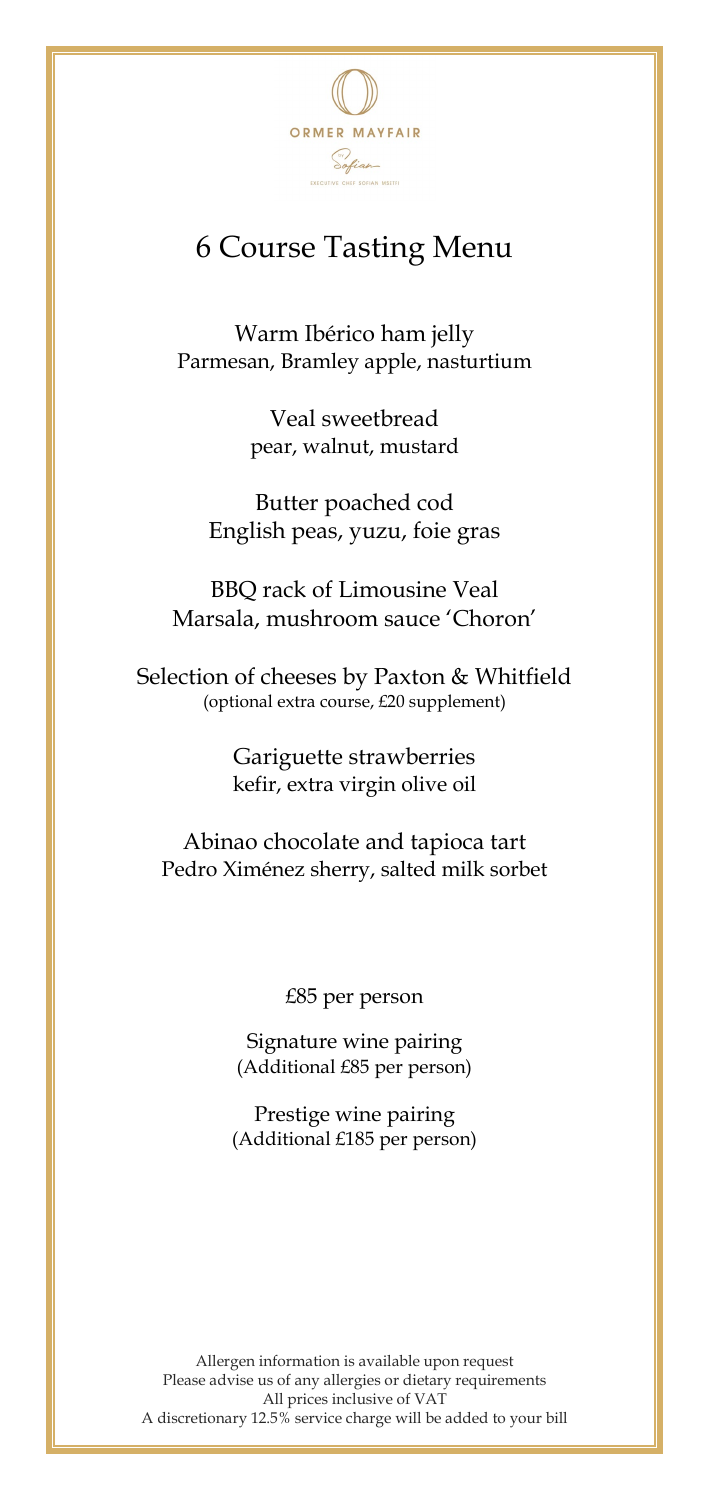

## 8 Course Tasting Menu

Warm Ibérico ham jelly Parmesan, Bramley apple, nasturtium

> Cured Cornish mackerel sesame, kombu, spiced nage

> > Veal sweetbread pear, walnut, mustard

Native lobster Italian tomato, pine nut, basil

Butter poached cod English peas, yuzu, foie gras

BBQ rack of Limousine Veal Marsala, mushroom sauce 'Choron'

Selection of cheeses by Paxton & Whitfield (optional extra course, £20 supplement)

> Gariguette strawberries kefir, extra virgin olive oil

Abinao chocolate and tapioca tart Pedro Ximénez sherry, salted milk sorbet

£100 per person

Signature wine pairing (Additional £100 per person)

Prestige wine pairing (Additional £215 per person)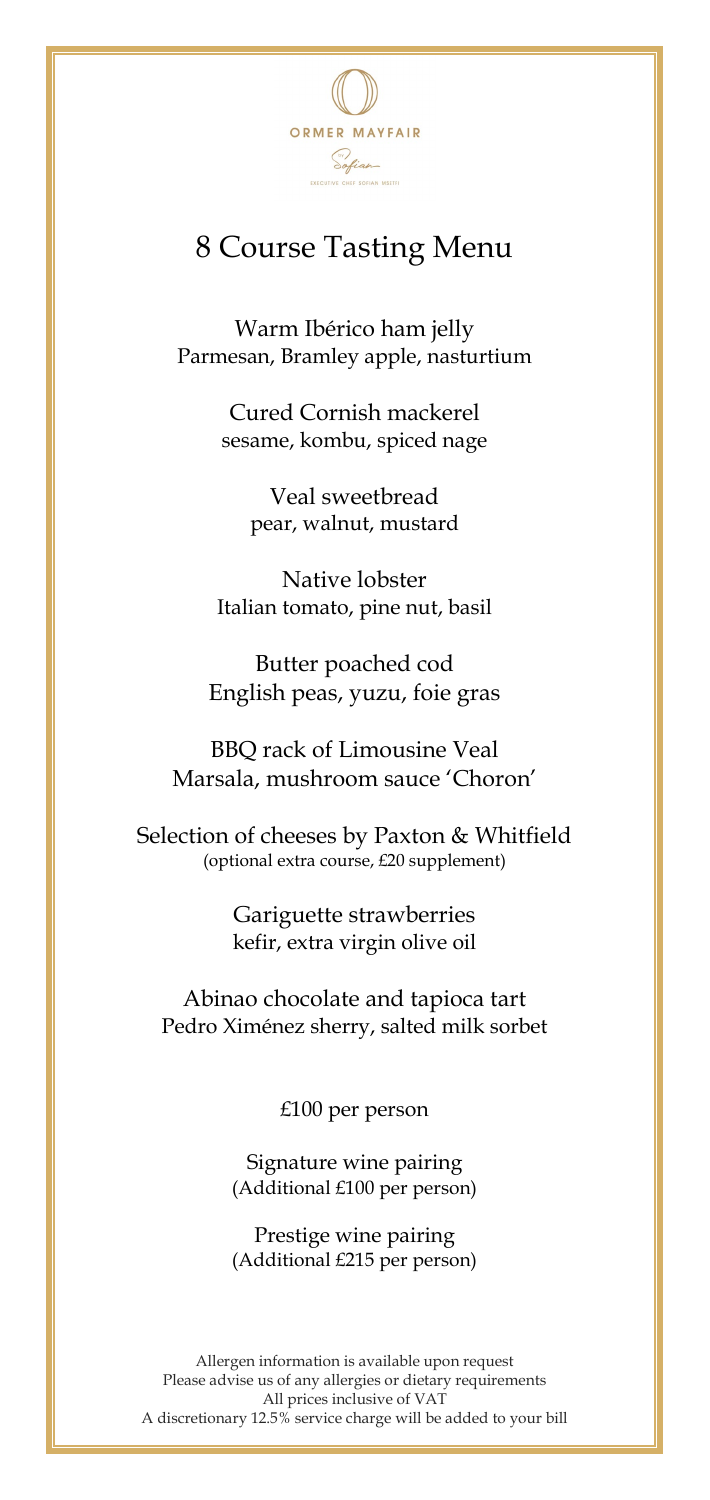

## 6 Course Vegetarian Tasting Menu

Jerusalem artichoke velouté hazelnut, grape, pickled trompettes

Soy pickled turnip sesame, kombu, spiced nage

Raviolo of tomato pine nut and brown butter

White asparagus morels, wild garlic, Marsala

Selection of cheeses by Paxton & Whitfield (optional extra course, £20 supplement)

> Gariguette strawberries kefir, extra virgin olive oil

Abinao chocolate and tapioca tart Pedro Ximénez Sherry, salted milk sorbet

£85 per person

Signature wine pairing (Additional £85 per person)

Prestige wine pairing (Additional £185 per person)